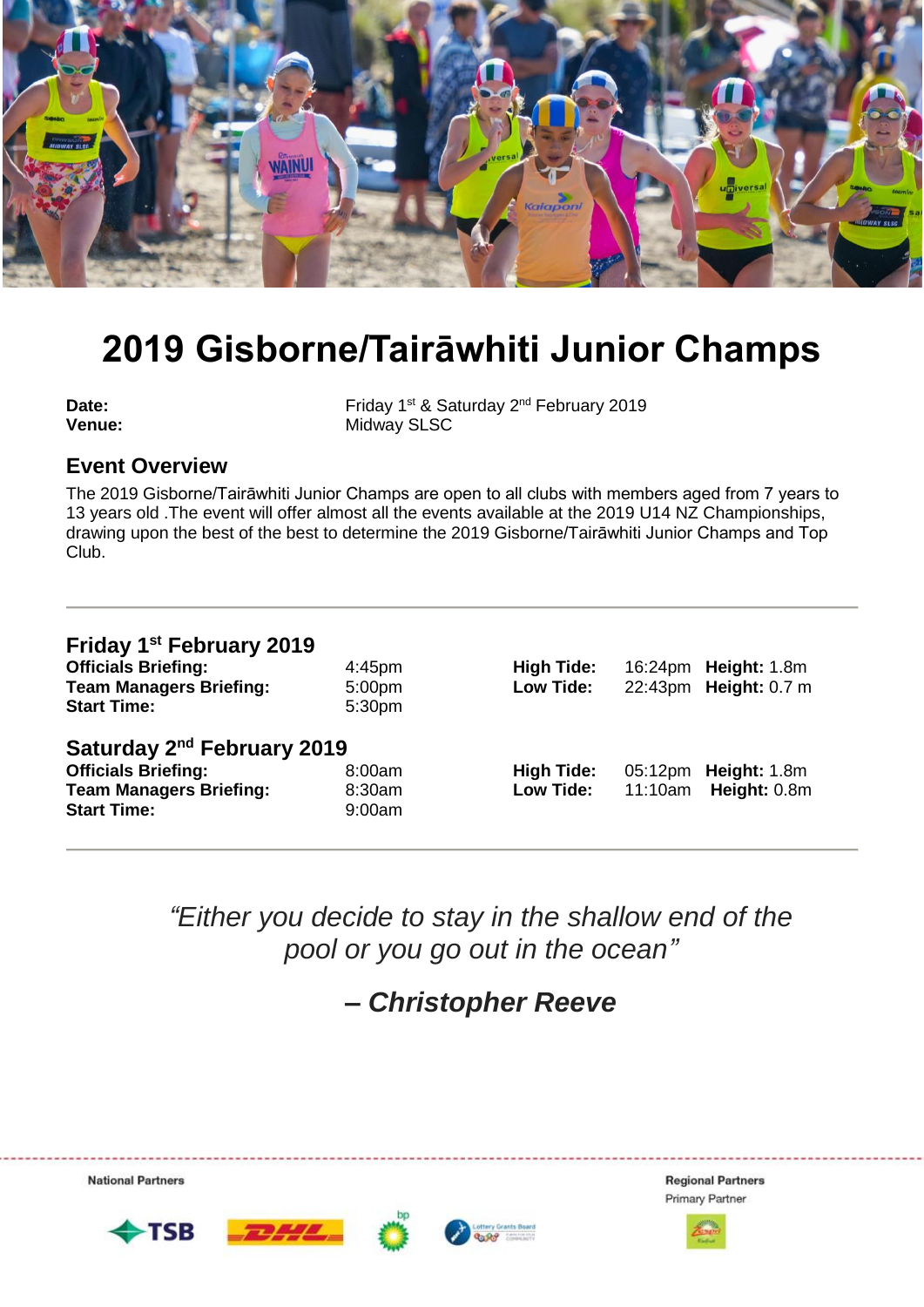| <b>Entry Information</b>            |                                                                                                                                                                                                                                                                                                                                                                                             |  |  |
|-------------------------------------|---------------------------------------------------------------------------------------------------------------------------------------------------------------------------------------------------------------------------------------------------------------------------------------------------------------------------------------------------------------------------------------------|--|--|
| <b>Entry Fee:</b>                   | \$5.00 inclusive of GST<br>Please pay your fee directly to your club team managers                                                                                                                                                                                                                                                                                                          |  |  |
| <b>Entries Closing Date:</b>        | Entries close 5pm Friday 18th January 2019                                                                                                                                                                                                                                                                                                                                                  |  |  |
| <b>Entry Process:</b>               | Event entry is via the new SLSNZ Online Entry system<br>http://slsnz.enternow.co.nz/slsnz/<br>Ensure that a Team Manager is also entered.                                                                                                                                                                                                                                                   |  |  |
|                                     | If you have any queries in regards to the new Entry System please<br>contact: renee.wikaire@surflifesaving.org.nz                                                                                                                                                                                                                                                                           |  |  |
| <b>Competitor Eligibility:</b>      | Competitors must:<br>a) Be a Current Member of a SLSNZ Affiliated Club,<br>b) Have a Primary Membership with the club they intend to<br>compete for.                                                                                                                                                                                                                                        |  |  |
| Age group:                          | Competitor age groups are defined as the competitor's age at<br>midnight on 30th September 2018. For example if you are 11 on the<br>30th September 2018, you will race in the U12 age group.                                                                                                                                                                                               |  |  |
|                                     | For all Team Events the age groups which athletes will compete in<br>are: $U9 = U98U8$ year olds, $U10 = U10$ year olds, $U12 = U128U11$<br>year olds, U14 = U14&U13 year olds. E.g. A club has a board relay<br>team in the U9 male race, this may have a mixture of U8 & U9<br>athletes in the team of 3.                                                                                 |  |  |
| <b>Team Substitutes:</b>            | All team substitutes must be registered in some capacity in the<br>competition. This means that if an athlete is competing in any event<br>for example the surf race they are registered for the event. In some<br>instances clubs have to substitute members for their team events<br>which can be problematic if the person who is the substitute is not<br>competing in any other event. |  |  |
|                                     | Therefore any potential substitutes (who are not already competing<br>and entered) must be entered into event code 300 Substitutes.                                                                                                                                                                                                                                                         |  |  |
|                                     | This is to allow fairness to all by ensuring that all eligibility criteria are<br>met. Please make an effort to enter complete teams when you fill are<br>entering your club.                                                                                                                                                                                                               |  |  |
| <b>Club Requirements: Officials</b> | There will be strict adherence to the Officials Ratio Policy of 1 official<br>for every 10 club competitors. Names of the Club Officials will<br>required at the close of athlete entries where you will know your entry<br>numbers and hence your required number of Officials.                                                                                                            |  |  |

In it far life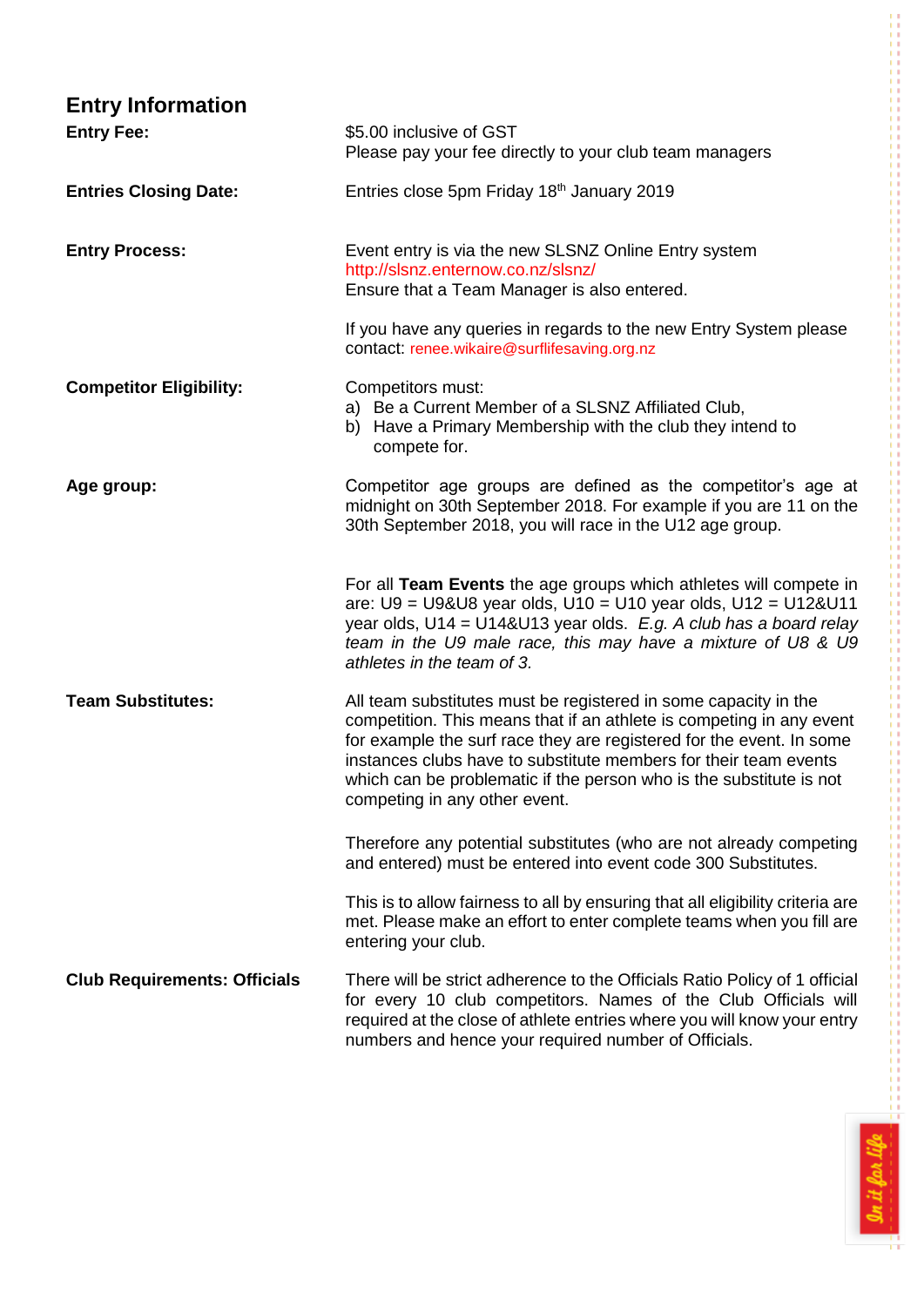# **U8, U9 and U10 Events**

| OU, UJ ANU UTU LVENIS    |                   |                                                         |  |  |
|--------------------------|-------------------|---------------------------------------------------------|--|--|
| Event:                   | <b>Age Group:</b> | Gender:                                                 |  |  |
| Sprint                   | U8, U9, and U10   | Male and Female                                         |  |  |
| Flags                    | U8, U9, and U10   | Male and Female                                         |  |  |
| Run Wade Run             | U8 and U9         | Male and Female                                         |  |  |
| Run Swim Run             | U <sub>10</sub>   | Male and Female                                         |  |  |
| Surf Race                | U <sub>10</sub>   | Male and Female                                         |  |  |
| <b>Body Board Race</b>   | U8 and U9         | Male and Female                                         |  |  |
| <b>Board Race</b>        | U9 and U10        | Male and Female (200m badge required)                   |  |  |
| Diamond Race             | U8, U9 and U10    | Male and Female                                         |  |  |
| Beach Relay              | U9 and U10        | Male and Female                                         |  |  |
| <b>Body Board Relay</b>  | U9                | Male and Female                                         |  |  |
| <b>Board Relay</b>       | U <sub>10</sub>   | Male and Female                                         |  |  |
| Cameron Relay (4 Person) | U9 and U10        | Male and Female (2 Runners, 1 Swimmer, 1 Board Paddler) |  |  |

Please note:

- To aid in the transition from Body Boards to Foam Boards, we have added an U9 board race (6'6" soft foam), **athletes entered must have a 200m badge. Any athlete who enters the U9 board race is not able to enter the U9 Body Board race, it is one event or the other.**
- The events listed are dependent upon the number of entries and surf/weather conditions.
- The rules for each of these events can be found in the Surf Sport Manual. [Click here](https://www.surflifesaving.org.nz/sport/about-us/surf-sport-manual) to find this document online.

| Event:                         | <b>Age Group:</b>           | Gender:                                  |  |
|--------------------------------|-----------------------------|------------------------------------------|--|
| Sprint                         | U11, U12, U13 and U14       | Male and Female                          |  |
| Flags                          | U11, U12, U13 and U14       | Male and Female                          |  |
| Run Swim Run                   | U11, U12, U13 and U14       | Male and Female                          |  |
| Surf Race                      | U11, U12, U13 and U14       | Male and Female                          |  |
| Diamond Race                   | U11, U12, U13 and U14       | Male and Female                          |  |
| <b>Board Race</b>              | U11, U12, U13 and U14       | Male and Female                          |  |
| Beach Relay                    | U11, U12, U13 and U14       | Mixed (2 Male, 2 Female)                 |  |
| 2km Beach Relay                | U14 (maximum of one from    | Mixed (2 Male, 2 Female)                 |  |
|                                | each U11, U12, U13 and U14) |                                          |  |
| <b>Board Relay</b>             | U12, and U14                | Male and Female                          |  |
| Grand Cameron Relay (6 Person) | U12 and U14                 | Mixed (1 Male Runner, 1 Female Runner, 1 |  |
|                                |                             | Male Swimmer, 1 Female Swimmer, 1 Male   |  |
|                                |                             | Board Paddler, 1 Female Board Paddler)   |  |
| <b>Tube Rescue</b>             | U14                         | Male and Female                          |  |
| <b>Board Rescue</b>            | U <sub>14</sub>             | Male and Female                          |  |

# **U11, U12, U13 and U14 Events**

Please note:

- The events listed are dependent upon the number of entries and surf/weather conditions.
- The rules for each of these events can be found in the Oceans Manual. Please go on the SLSNZ website to find this document online.

#### **Surf Board Sizes**

| Age Group: | <b>Description:</b>                               | Max. Length: | Min. Weight:      |
|------------|---------------------------------------------------|--------------|-------------------|
| U8         | <b>Body Boards</b>                                | N/A          | N/A               |
| U9         | <b>Body Boards</b>                                | N/A          | N/A               |
| U10        | Foam 'Nipper' Boards (soft fin)                   | 2.7m(8'10")  | N/A               |
| U11        | Fibreglass or Foam 'Nipper' Boards   2.7m (8'10") |              | 4.5kg             |
| U12        | Fibreglass or Foam 'Nipper' Boards                | 2.7m(8'10")  | 4.5kg             |
| U13        | Full Length 'Malibu' Boards                       | 3.2m(10'6")  | 7.6 <sub>kg</sub> |
| U14        | Full Length 'Malibu' Boards                       | 3.2m(10'6")  | 7.6kg             |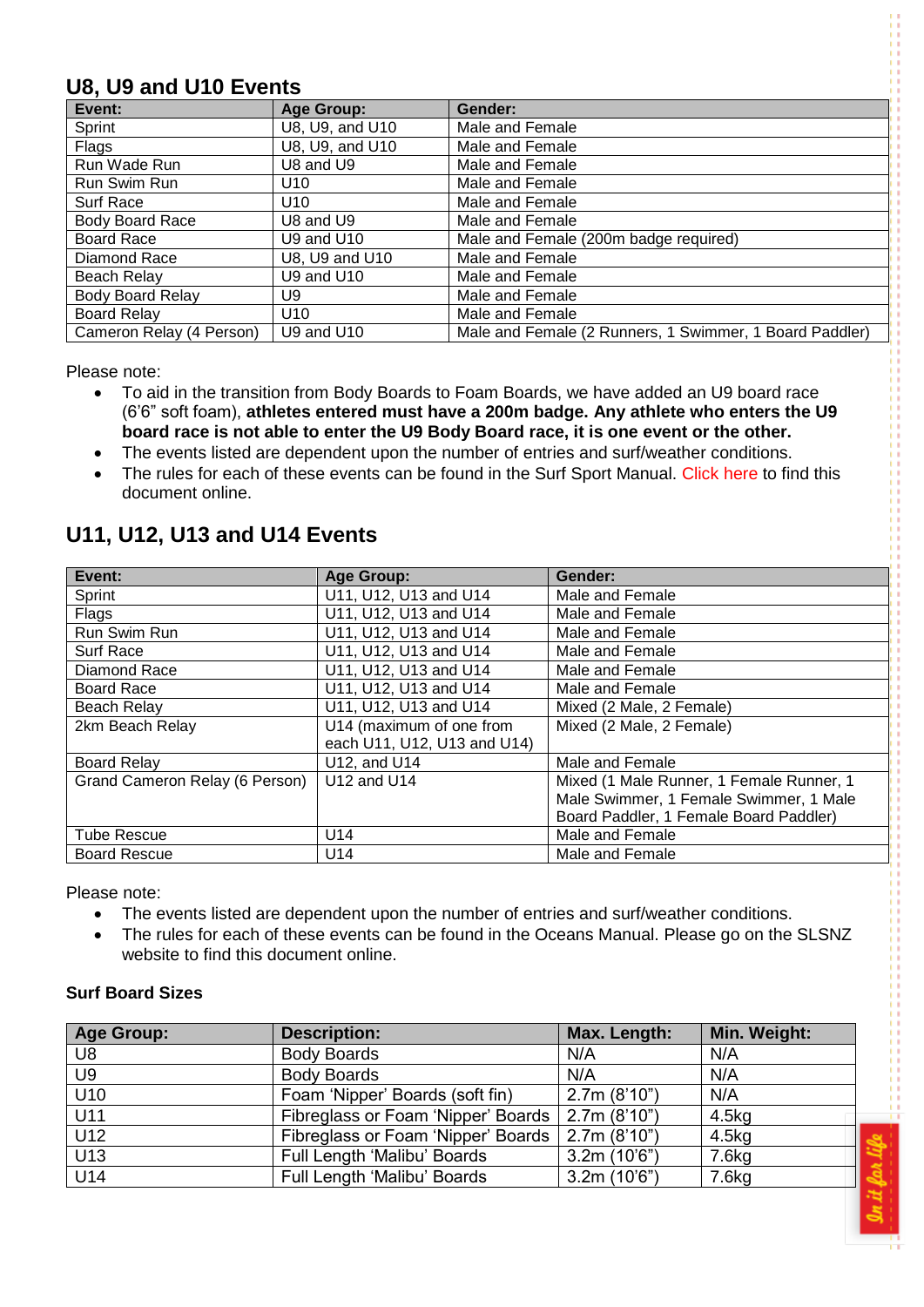# **Event Programming**

| <b>Event Programme:</b>          | The Draft Programme is in Appendix One. Please note that the<br>Draft Programme is subject to change due to a dependence upon<br>the number of entries and surf/weather conditions.                                                                                                                                                               |  |
|----------------------------------|---------------------------------------------------------------------------------------------------------------------------------------------------------------------------------------------------------------------------------------------------------------------------------------------------------------------------------------------------|--|
| <b>Clashes:</b>                  | Please note that Event Management and Officials reserve the right<br>not to hold events for any competitor. If your competitor is not on<br>the line ready then they will not start in that heat, semi, or final.                                                                                                                                 |  |
| <b>Site Plan:</b>                | Please see Appendix Two. Please note that the Site Plan is subject<br>to change due to a dependence upon the number of entries and<br>surf/weather conditions.                                                                                                                                                                                    |  |
| <b>Event Safety</b>              |                                                                                                                                                                                                                                                                                                                                                   |  |
| <b>Competition Safety Plan:</b>  | The Competition Safety Plan will be made available on the day of<br>competition at the Midway clubhouse                                                                                                                                                                                                                                           |  |
| <b>Competition Safety Vests:</b> | The wearing of high visibility vests will be mandatory at this event.                                                                                                                                                                                                                                                                             |  |
| 200m Safety Badge                | All junior members who wish to use foam or fibreglass<br>paddleboards and/or swim beyond waist depth must hold their                                                                                                                                                                                                                              |  |
|                                  | 200m safety badge. This is a mandatory safety requirement which<br>demonstrates that junior members are confident in the ocean and<br>capable of returning to shore if they are separated from their<br>equipment. Junior members must have the badge fixed to their togs<br>or beanie and they must also wear their high visibility safety vest. |  |

#### **Dune Protection**

As per all our events dune protection is the responsibility of everyone and as SLS members please make sure you look after our beaches and sand dunes. If you see anyone walking through the dunes or placing equipment in areas they shouldn't be please advise them to remove it or inform event management.

# **Event Manager**

Renee Wikaire Club Support Manager - Gisborne/Tairāwhiti 0279639189 [renee.wikaire@surflifesaving.org.nz](mailto:renee.wikaire@surflifesaving.org.nz)

# **Club Contacts**

If you have any further enquiries, please contact your respective club junior surf coordinator in the first instance.

021 928 301 027 810 4324 021 024 12174 Wainui SLSC Waikanae SLSC Midway SLSC

Sonia Keepa Calum Wilson Rachel Matthews

In it far li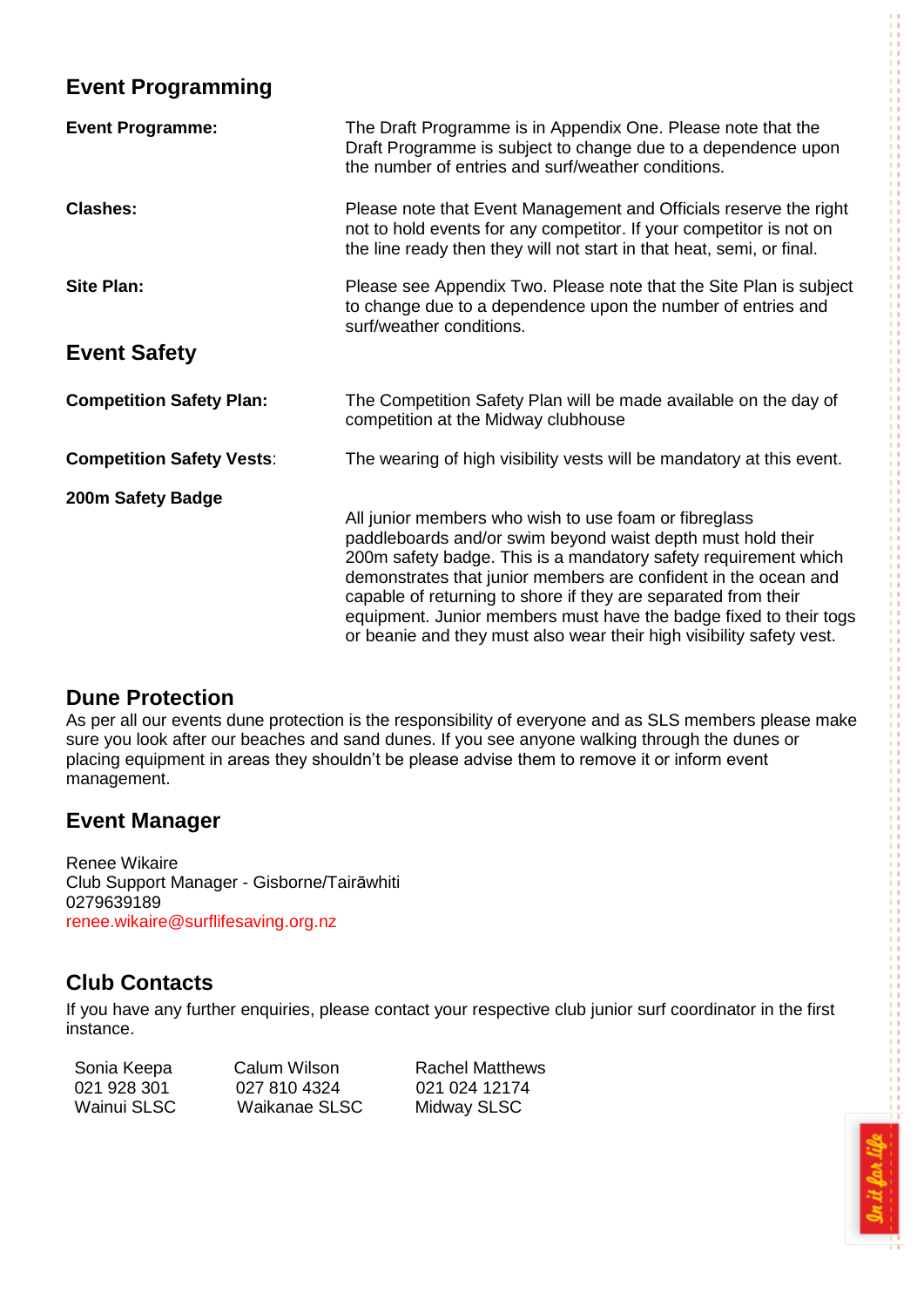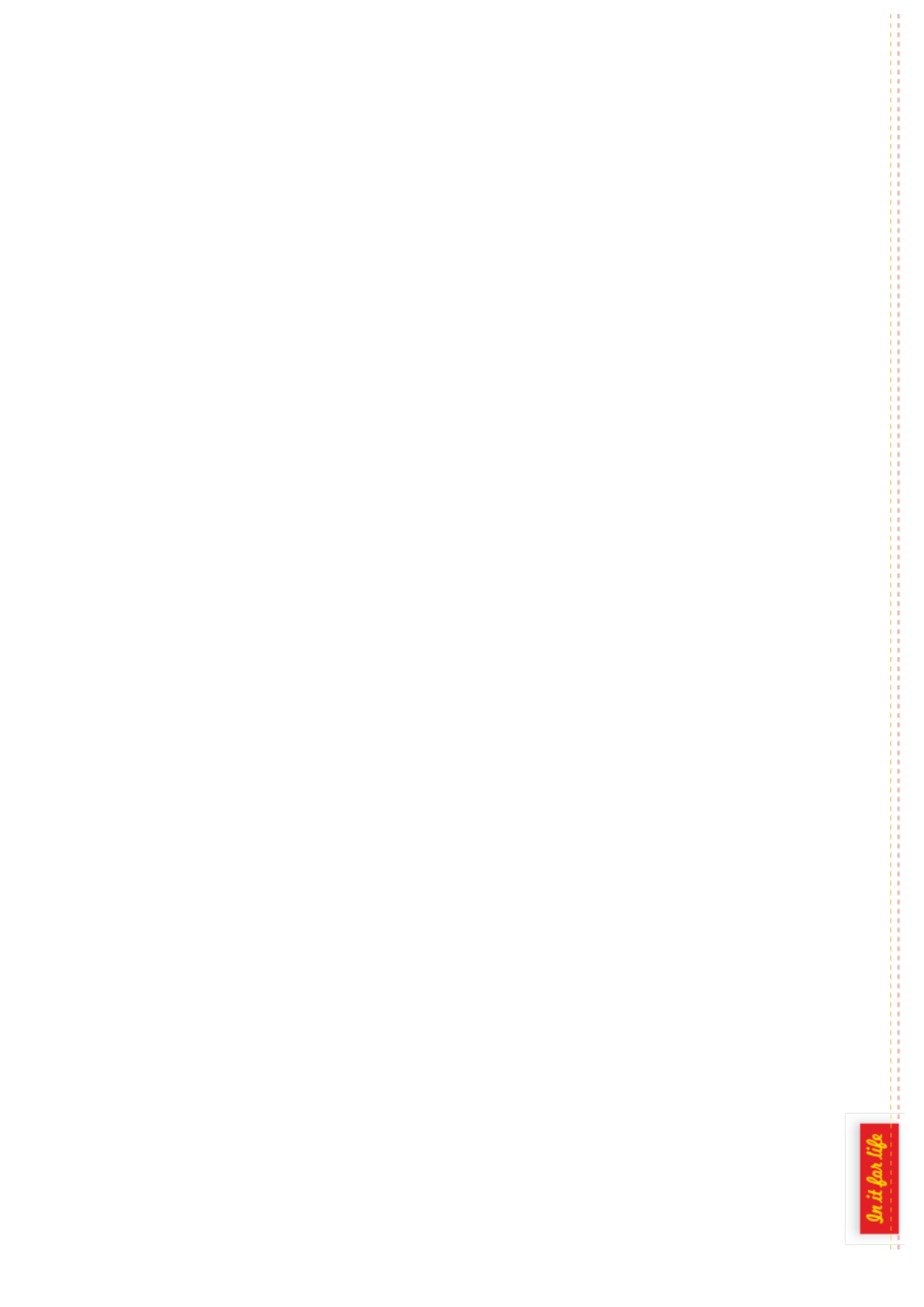# **Appendix One: Draft Programme**

Please note that this programme is subject to change. **Day One – Friday 1st February 2019**

| <b>Sprint Arena One (50m)</b> | <b>Sprint Arena Two (70m)</b> | Beach Flags Arena One (Two 12m Pits) |  |
|-------------------------------|-------------------------------|--------------------------------------|--|
|                               | U13 Sprint M - Heats          | U8 Flags M                           |  |
|                               | U13 Sprint F - Heats          | U8 Flags F                           |  |
|                               | U14 Sprint M - Heats          | U9 Flags M                           |  |
|                               | U14 Sprint F - Heats          | U9 Flags F                           |  |
|                               | U14 Sprint $M -$ Semi-Final   |                                      |  |
|                               | U13 Sprint $M$ – Final        | U10 Flags M                          |  |
|                               | U13 Sprint F - Final          | U10 Flags F                          |  |
|                               | U14 Sprint M - Final          |                                      |  |
| U8 Sprint M - Heats           | U14 Sprint F - Final          |                                      |  |
| U8 Sprint F - Heats           | U13 Beach Relay Mixed - Heats |                                      |  |
| U9 Sprint M - Heats           | U13 Beach Relay Mixed - Final |                                      |  |
| U9 Sprint F - Heats           | U14 Beach Relay Mixed - Heats |                                      |  |
| U8 Sprint M - Final           | U14 Beach Relay Mixed - Final |                                      |  |
| U8 Sprint F - Final           |                               |                                      |  |
| $U9$ Sprint M - Final         | U11 Sprint M - Heats          |                                      |  |
| U9 Sprint F - Final           | U11 Sprint F - Heats          |                                      |  |
| U9 Beach Relay M - Final      | U12 Sprint M - Heats          |                                      |  |
| U9 Beach Relay F - Final      | U12 Sprint F - Heats          |                                      |  |
|                               | U11 Sprint M - Semi-Final     |                                      |  |
| U10 Sprint M - Heats          | U11 Sprint F - Semi-Final     |                                      |  |
| U10 Sprint F - Heats          | U12 Sprint $M -$ Semi-Final   |                                      |  |
| U10 Sprint M - Semi-Final     | U12 Sprint M - Semi-Final     |                                      |  |
| U10 Sprint F - Semi-Final     | U11 Sprint M - Final          |                                      |  |
| $U10$ Sprint M - Final        | U11 Sprint F - Final          | U11 Flags M                          |  |
| U10 Sprint F - Final          | U12 Sprint M - Final          | U11 Flags F                          |  |
| U10 Beach Relay F - Final     | U12 Sprint F - Final          | U12 Flags M                          |  |
| U10 Beach Relay M - Final     | U11 Beach Relay Mixed - Heats | U12 Flags F                          |  |
|                               | U11 Beach Relay Mixed - Final |                                      |  |
|                               | U12 Beach Relay Mixed - Heats |                                      |  |
|                               | U12 Beach Relay Mixed - Final |                                      |  |

| <b>Arena One</b>                       |
|----------------------------------------|
| $\overline{U14}$ Tube Rescue M - Final |
| $\overline{U14}$ Tube Rescue F - Final |
| U14 Board Rescue M - Final             |
| U14 Board Rescue F - Final             |

 $\overline{\phantom{a}}$ 

πî Ħ

,我们也不是有多少的时候,我们也不是有多少的时候,我们也不是有多少的时候,我们也不是有多少的时候,我们也不是有多少的时候,我们也不是有多少的时候,我们也不是有多少的时候,我们也不会不是有多少的时候,我们也不会不是有多少的时候,我们也不会不是有多少的时候,我们也不会不会不会不会不会不会不会不会。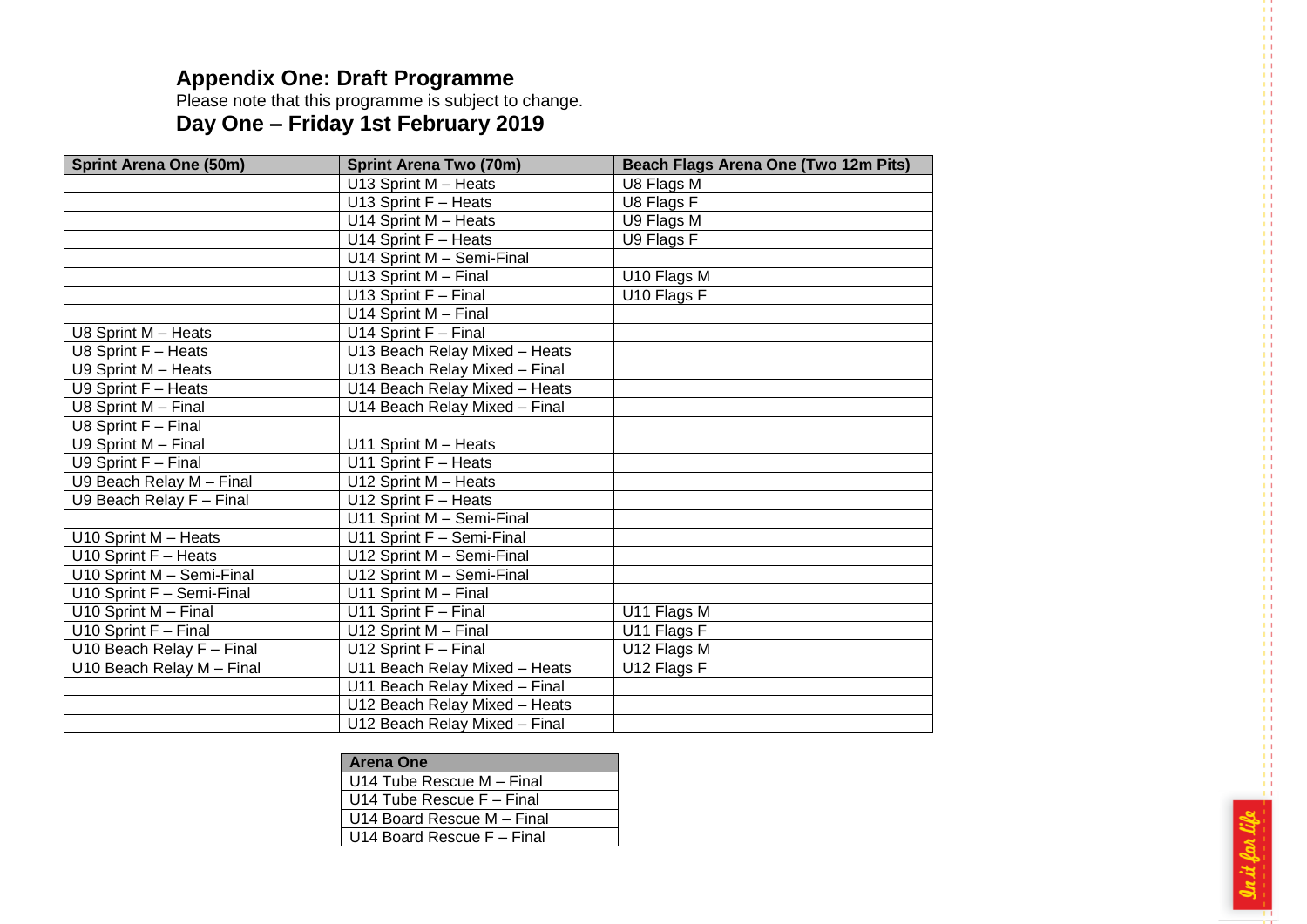# **Day Two – Saturday 2nd February 2019**

| 2km Mixed - Beach Relay               |                                           |                                                     |                                               |
|---------------------------------------|-------------------------------------------|-----------------------------------------------------|-----------------------------------------------|
| <b>Arena One</b>                      | <b>Arena Two</b>                          | <b>Arena Three</b>                                  | <b>Arena Four</b>                             |
| U8 Run Wade Run M - Final             | U10 Run Swim Run M - Final                | U11 Run-Swim-Run M - Final                          | U13 Run-Swim-Run M - Final                    |
| U8 Run Wade Run F - Final             | U10 Run Swim Run F - Final                | U11 Run-Swim-Run F - Final                          | U13 Run-Swim-Run F - Final                    |
| U9 Run Wade Run M - Final             | U10 Board Race M - Final                  | U12 Run-Swim-Run M - Final                          | U14 Run-Swim-Run M - Final                    |
| U9 Run Wade Run F - Final             | U10 Board Race F - Final                  | U12 Run-Swim-Run F - Final                          | U14 Run-Swim-Run F - Final                    |
|                                       |                                           |                                                     |                                               |
| U8 Body Board Race M - Final          | U10 Surf Race M - Final                   | U11 Board Race M - Final                            | U13 Board Race M - Heat 1                     |
| U8 Body Board Race F - Final          | U10 Surf Race F - Final                   | U11 Board Race F - Final                            | U13 Board Race M - Heat 2                     |
| U9 Body Board Race M - Final          |                                           | U12 Board Race M - Final                            | U13 Board Race F - Final                      |
| U9 Body Board Race F - Final          | $U10$ Diamond M - Final                   | U12 Board Race F - Heat                             | U14 Board Race M - Final                      |
| U9 Foam Board Race M - Final          | U10 Diamond F - Final                     | U12 Board Race F - Heat                             | U14 Board Race F - Final                      |
| U9 Foam Board Race F - Final          | U10 Board Relay M - Final                 | U12 Board Race F - Final                            | U13 Board Race M - Final                      |
|                                       | U10 Board Relay F - Final                 |                                                     |                                               |
| U8 Diamond M - Final                  |                                           | U11 Surf Race M - Final                             | U13 Surf Race M - Final                       |
| U8 Diamond F - Final                  | U10 Cameron Relay M (4 Person) -<br>Final | U11 Surf Race F - Final                             | U13 Surf Race F - Final                       |
| U9 Diamond M - Final                  | U10 Cameron Relay F (4 Person) - Final    | U12 Surf Race M - Final                             | U14 Surf Race F - Final                       |
| U9 Diamond F - Final                  |                                           | U12 Surf Race F - Final                             | U14 Surf Race M - Final                       |
|                                       |                                           |                                                     |                                               |
| U9 Body Board Relay M - Final         |                                           | U11 Diamond M - Heats                               | U13 Diamond M - Final                         |
| U9 Body Board Relay F - Final         |                                           | U11 Diamond F - Heats                               | U13 Diamond F - Final                         |
|                                       |                                           | U12 Diamond M - Heats                               | $U14$ Diamond M - Final                       |
| U9 Cameron Relay M (4 Person) - Final |                                           | U12 Diamond F - Heats                               | U14 Diamond F - Final                         |
| U9 Cameron Relay F (4 Person) - Final |                                           | U11 Diamond M - Final                               |                                               |
|                                       |                                           | U11 Diamond F - Final                               | U14 Board Relay M - Final                     |
|                                       |                                           | U12 Diamond M - Final                               | U14 Board Relay F - Final                     |
|                                       |                                           | U12 Diamond F - Final                               |                                               |
|                                       |                                           | U12 Board Relay M - Final                           | U14 Cameron Relay Mixed (6 Person) -<br>Final |
|                                       |                                           | U12 Board Relay F - Final                           |                                               |
|                                       |                                           |                                                     | <b>Beach Flags Arena One (Two 15m Pits)</b>   |
|                                       |                                           | U12 Grand Cameron Relay Mixed (6<br>Person) - Final | U13 Flags M                                   |
|                                       |                                           |                                                     | U13 Flags F                                   |
|                                       |                                           |                                                     | U14 Flags M                                   |
|                                       |                                           |                                                     | U14 Flags M                                   |

άî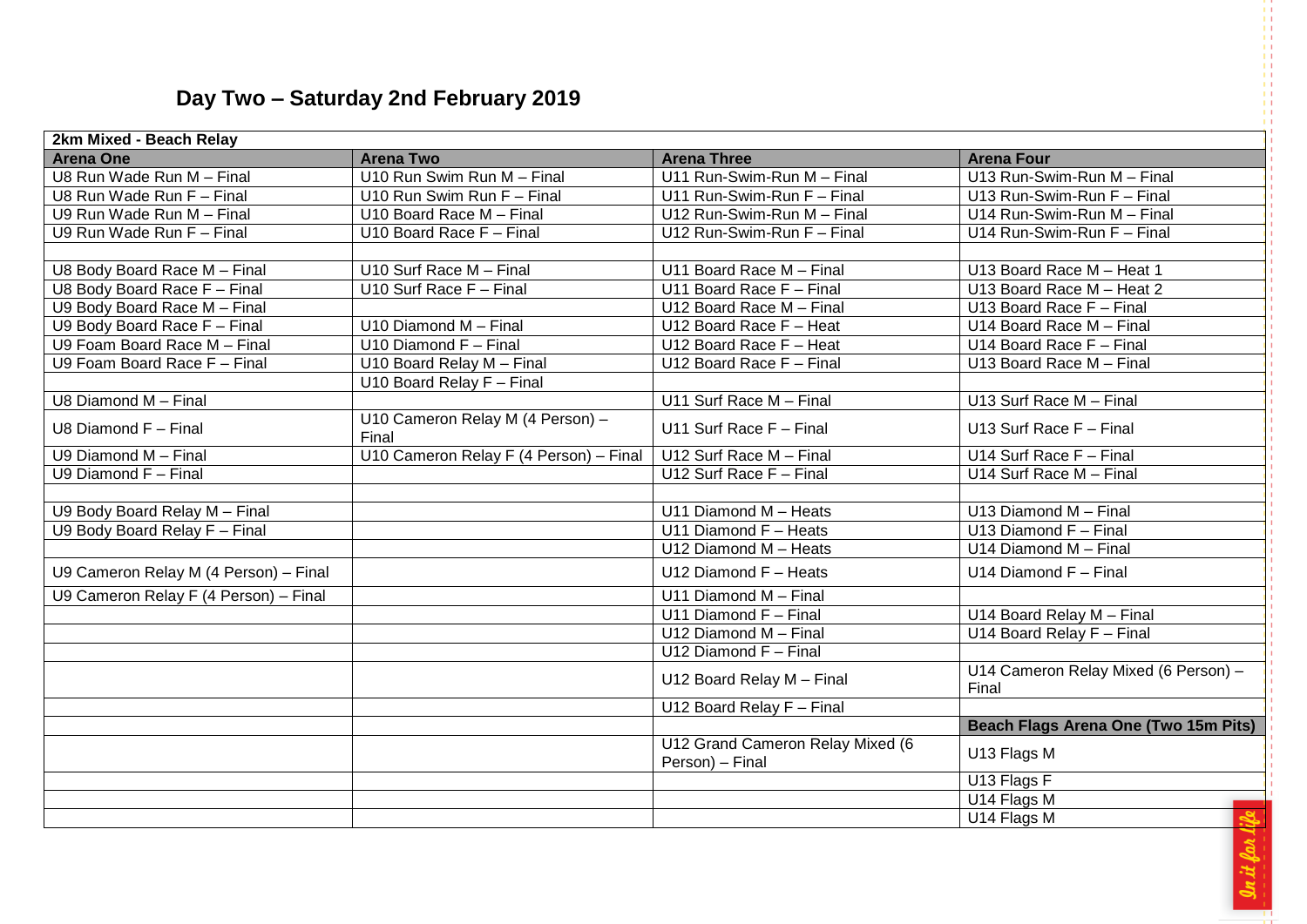# **Appendix Two: Site Plan**



 $\Box$ 

 $\blacksquare$ 

Food and Exhibitors<br>Competition Arenas x2

Churchill Park Area for Gear trailers and cars

Club Tents First Aid Event Management

 $\frac{1}{\sqrt{2}}$ 

**THE** 

H Ü